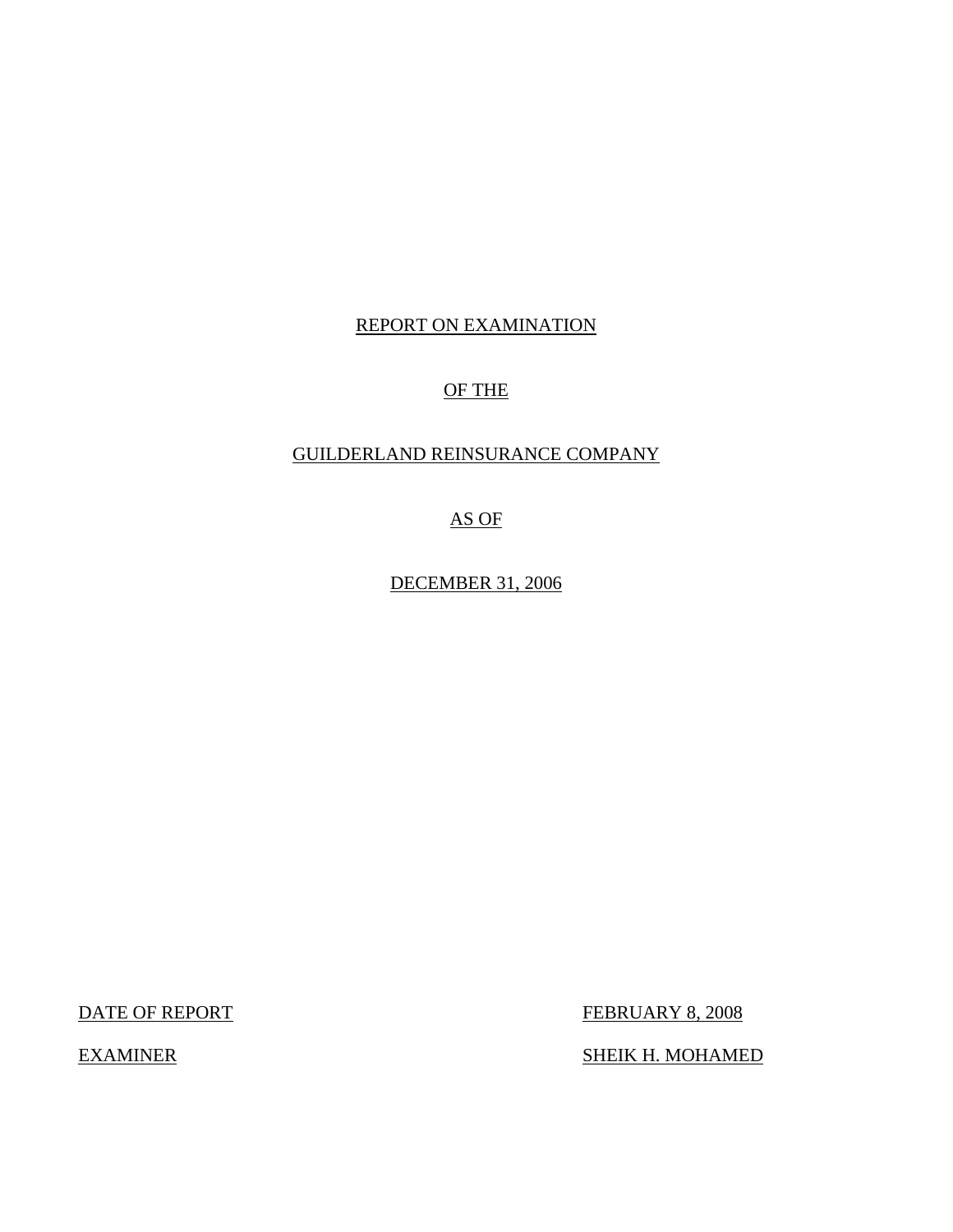# TABLE OF CONTENTS

# ITEM NO. PAGE NO.

| 1  | Scope of examination                                                                                                                                             | 2                            |
|----|------------------------------------------------------------------------------------------------------------------------------------------------------------------|------------------------------|
| 2. | <b>Description of Company</b>                                                                                                                                    | $\overline{2}$               |
|    | A. Management<br>B. Territory and plan of operation<br>C. Reinsurance<br>D. Holding company system<br>E. Significant operating ratios<br>F. Accounts and records | 3<br>5<br>6<br>8<br>10<br>11 |
| 3. | <b>Financial statements</b>                                                                                                                                      | 12                           |
|    | A. Balance sheet<br>B. Underwriting and investment exhibit                                                                                                       | 12<br>13                     |
| 4. | Losses and loss adjustment expenses                                                                                                                              | 14                           |
| 5. | Market conduct activities                                                                                                                                        | 14                           |
| 6. | Compliance with prior report on examination                                                                                                                      | 15                           |
| 7. | Summary of comments and recommendations                                                                                                                          | 17                           |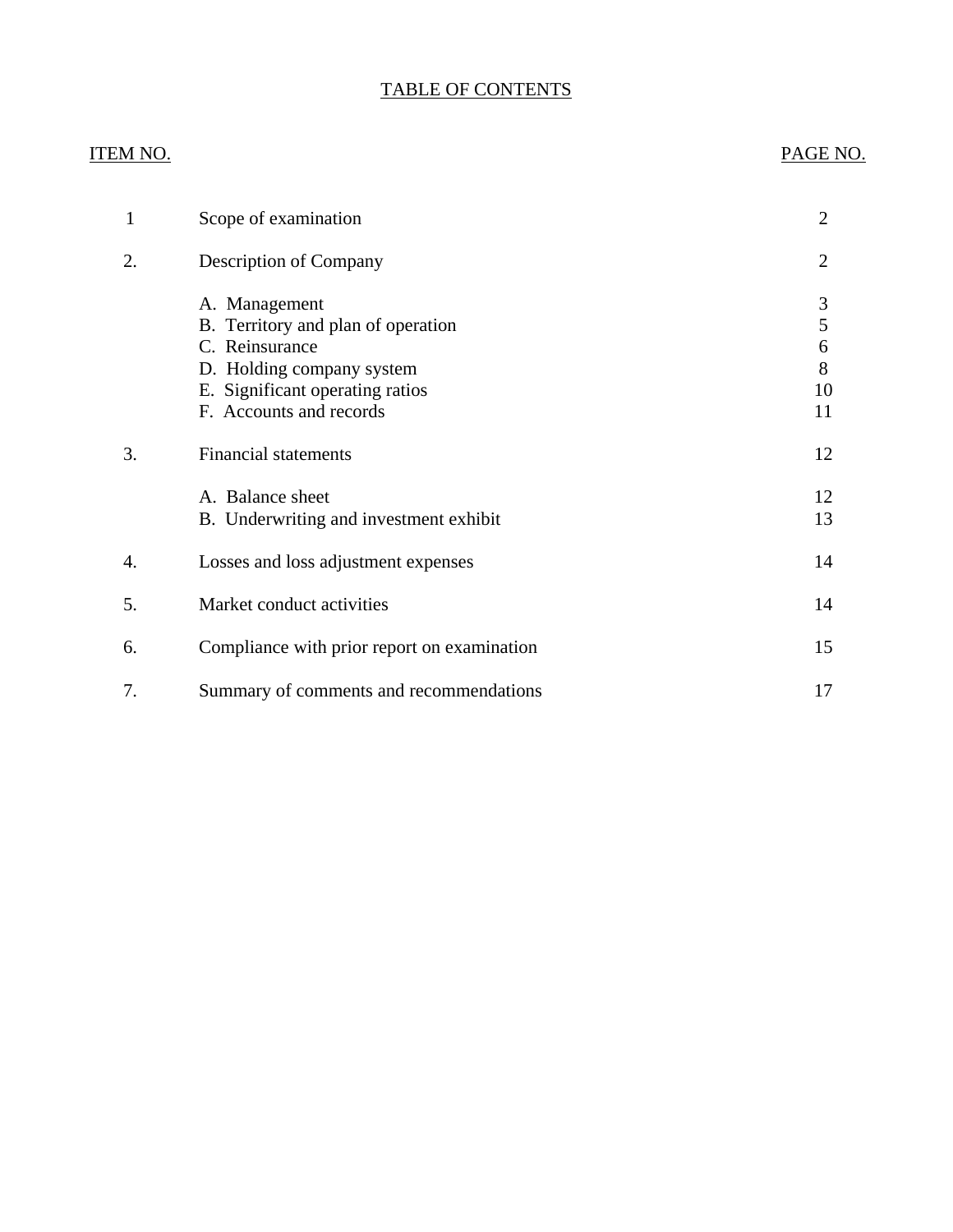

STATE OF NEW YORK INSURANCE DEPARTMENT 25 BEAVER STREET NEW YORK, NEW YORK 10004

February 8, 2008

Honorable Eric R. Dinallo Superintendent of Insurance Albany, New York 12257

Sir:

Pursuant to the requirements of the New York Insurance Law, and in compliance with the instructions contained in Appointment Number 22683 dated October 11, 2007 attached hereto, I have made an examination into the condition and affairs of Guilderland Reinsurance Company as of December 31, 2006, and submit the following report thereon.

Wherever the designations "the Company" or "GRC" appear herein without qualification, they should be understood to indicate Guilderland Reinsurance Company.

Wherever the term "Department" appears herein without qualification, it should be understood to mean the New York Insurance Department.

The examination was conducted at the Company's administrative offices located at Two Logan Square, Philadelphia, PA 19103.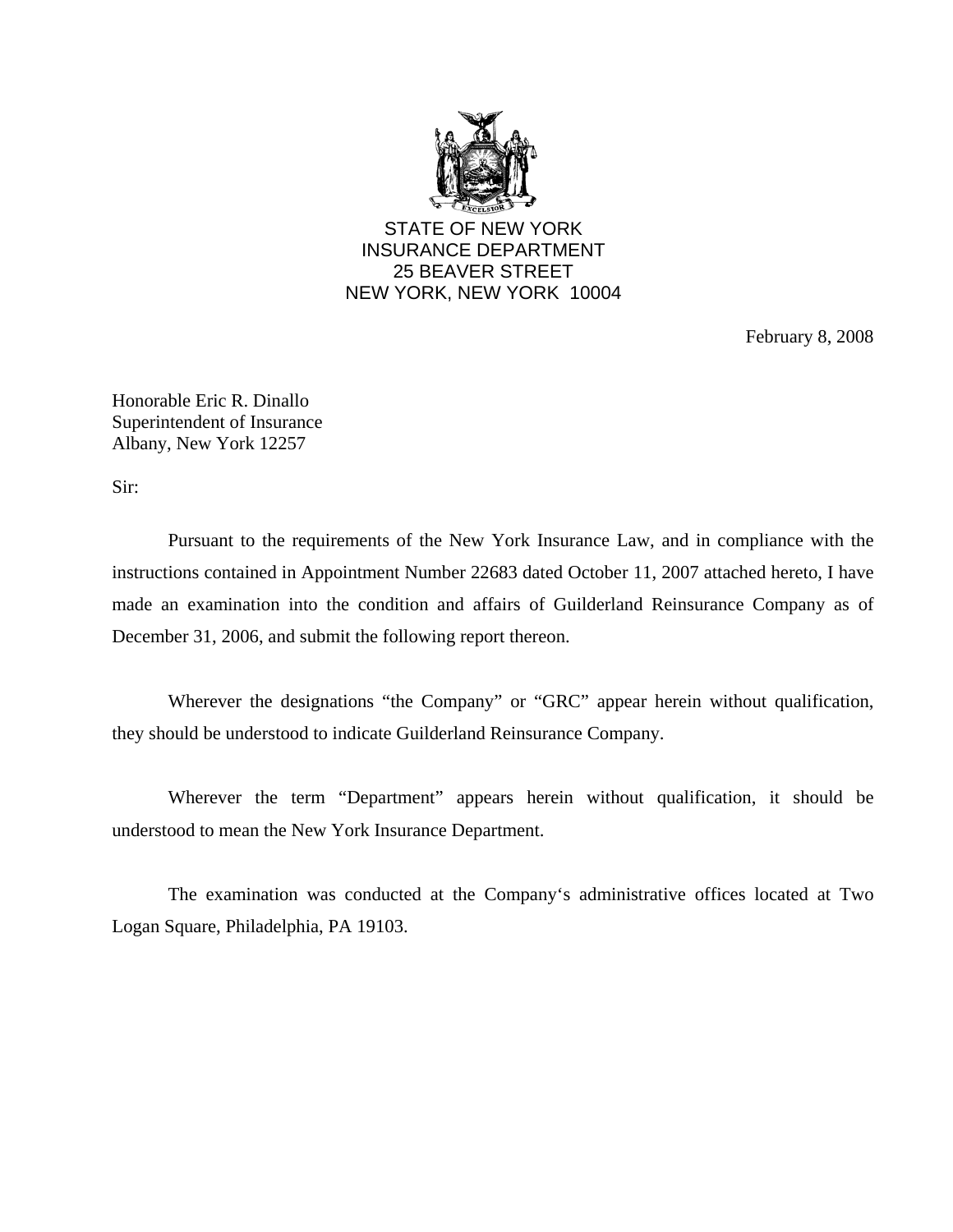#### 1. SCOPE OF EXAMINATION

<span id="page-3-0"></span>The previous examination was conducted as of December 31, 2001. This examination covered the five-year period from January 1, 2002 through December 31, 2006. Transactions occurring subsequent to this period were reviewed where deemed appropriate by the examiner.

The examination comprised a verification of assets and liabilities as of December 31, 2006. The examination included a review of income, disbursements and company records deemed necessary to accomplish such analysis or verification and utilized, to the extent considered appropriate, work performed by the Company's independent certified public accountants ("CPA"). A review or audit was also made of the following items as called for in the Examiners Handbook of the National Association of Insurance Commissioners ("NAIC"):

> History of Company Management and control Corporate records Fidelity bond and other insurance Territory and plan of operation Growth of Company Business in force by states Loss experience Reinsurance Accounts and records Financial statements

A review was also made to ascertain what action was taken by the Company with regard to comments and recommendations contained in the prior report on examination.

This report on examination is confined to financial statements and comments on those matters, which involve departures from laws, regulations or rules, or which are deemed to require explanation or description.

#### **2. DESCRIPTION OF COMPANY**

The Company was organized in 1854 as the Guilderland Mutual Insurance Association ("Association"), an assessment cooperative fire insurance association. In 1940, it was reorganized to write fire reinsurance only. On April 1, 1969, the Association was converted to a mutual reinsurance company and renamed the Guilderland Mutual Reinsurance Company.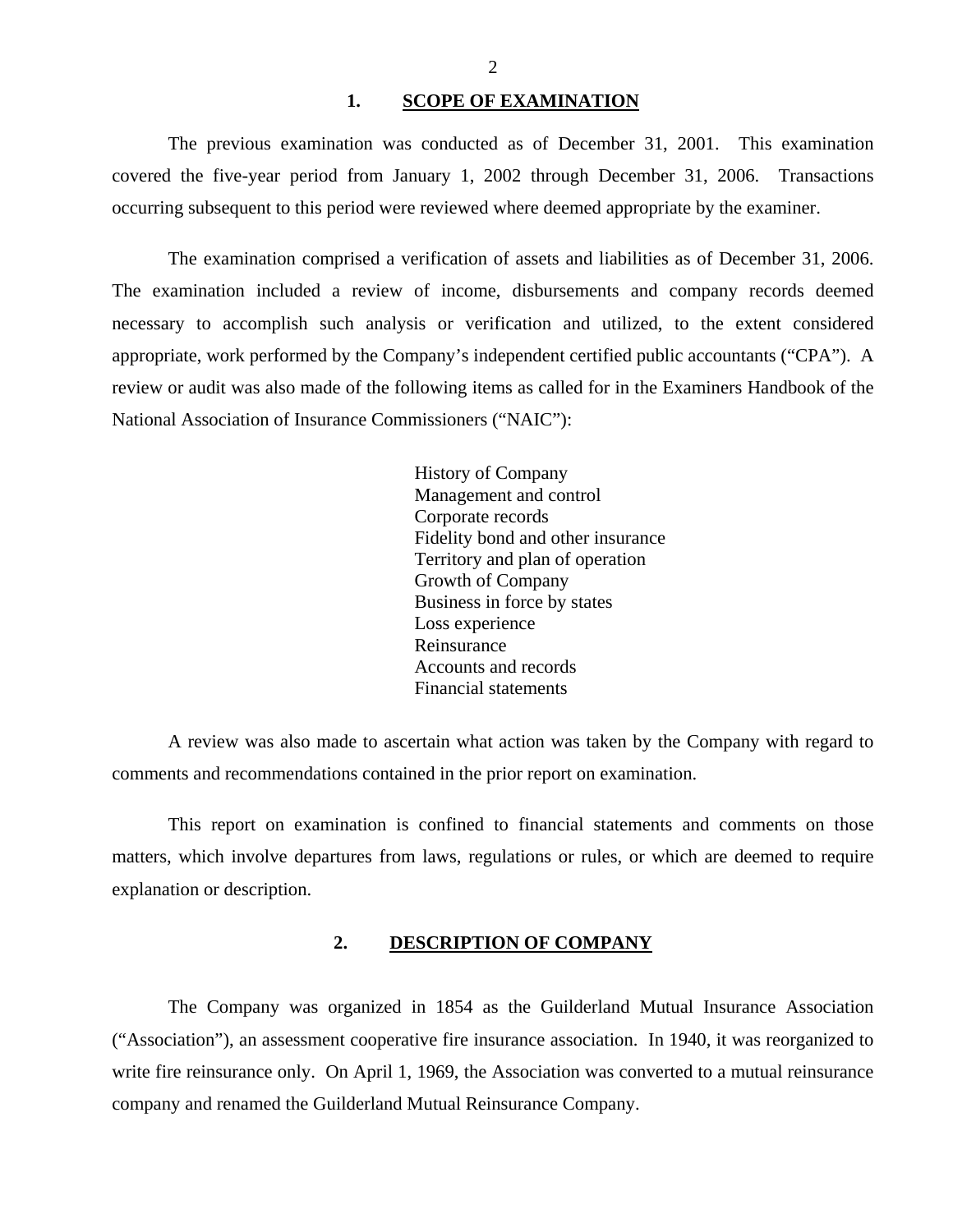<span id="page-4-0"></span>On September 22, 1969, the Department approved a merger between the Guilderland Mutual Reinsurance Company and the Mutual Windstorm Reinsurance Company. This merger was effective September 30, 1969, with Guilderland Mutual Reinsurance Company being the surviving corporation.

On December 18, 1990, the Company converted from a mutual property/casualty insurance company to a stock property/casualty insurance company pursuant to Section 7307 of the New York Insurance Law and changed its name to Guilderland Reinsurance Company. The Department approved the demutualization and the Company's amended and restated certificate of incorporation (charter) on that date. At that time, it was acquired by the Main Street America Financial Corporation, a wholly-owned subsidiary of National Grange Mutual Insurance Company. In November 1999, the Company was purchased by Excess Reinsurance Company, a Delaware insurer.

Paid in capital is \$2,051,960 consisting of 2,051,960 shares of \$1 par value per share common stock. The Company has 4,000,000 authorized shares. Gross paid in and contributed surplus is \$9,260,267 and is unchanged during the examination period.

#### A. Management

Pursuant to the Company's charter and by-laws, management of the Company is vested in a board of directors consisting of not less than thirteen nor more than nineteen members. At December 31, 2006, the board of directors was comprised of the following thirteen members:

| Name and Residence           | <b>Principal Business Affiliation</b>           |
|------------------------------|-------------------------------------------------|
| <b>Tod James Carmony</b>     | President.                                      |
| Wooster, OH                  | Wayne Mutual Insurance Company                  |
| Henry Hershberger Gibbel     | President and Chief Executive Officer,          |
| Lititz, PA                   | Lititz Mutual Insurance Company                 |
| Richard Hayden Harris        | Director,                                       |
| Branchville, NJ              | Franklin Mutual Insurance Company               |
| Francis Timothy Hegarty, Jr. | President and Chief Executive Officer,          |
| Needham, MA                  | The Norfolk & Dedham Group                      |
| John Aldo Hervochon          | Chief Financial Officer and Treasurer,          |
| Washington Township, NJ      | <b>Cumberland Mutual Fire Insurance Company</b> |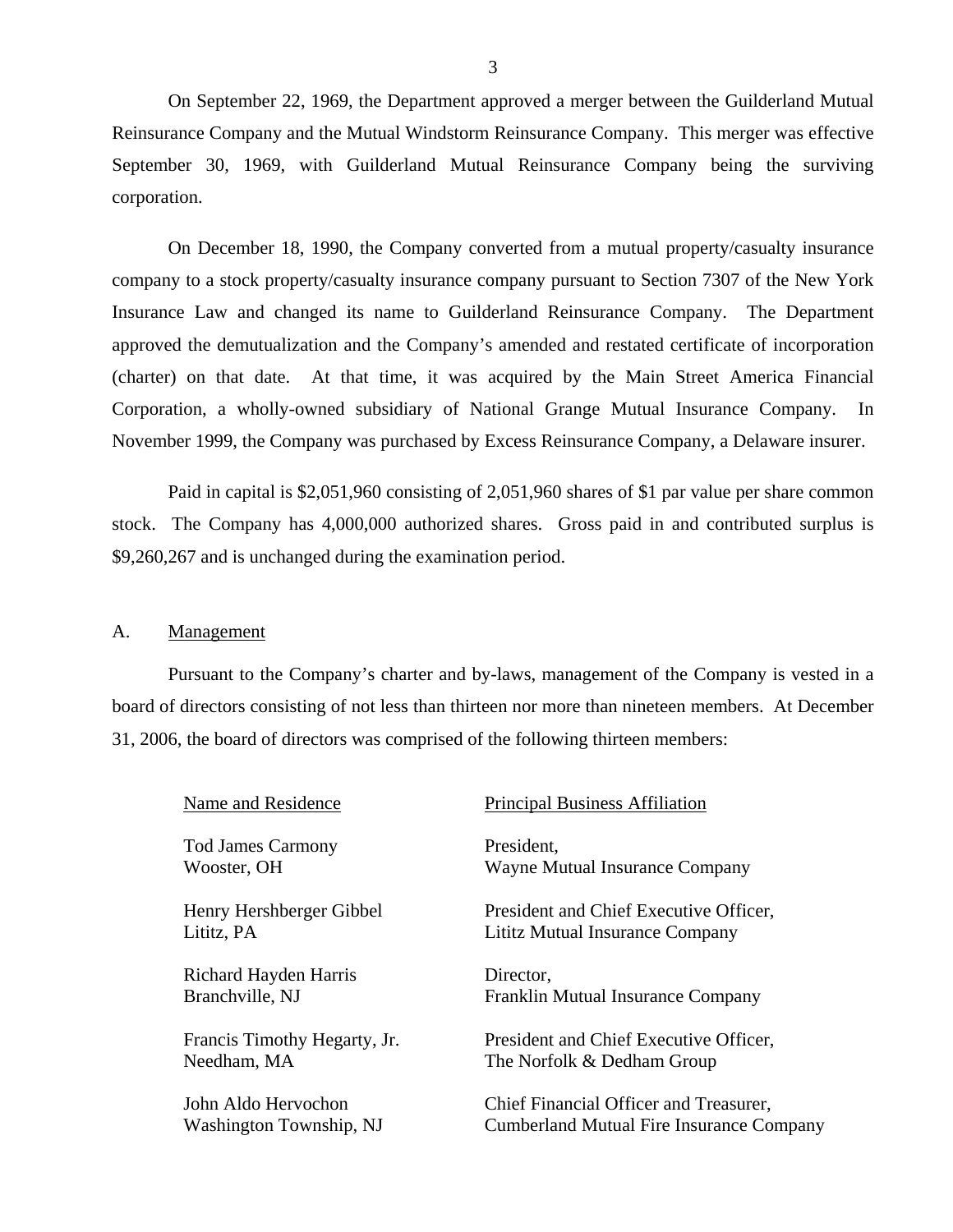| Name and Residence                             | <b>Principal Business Affiliation</b>                                                                        |
|------------------------------------------------|--------------------------------------------------------------------------------------------------------------|
| Thomas Snyder Inch                             | President,                                                                                                   |
| Elizabethtown, PA                              | Farmers Mutual Insurance Company of Elizabethtown                                                            |
| Kent Warren Jones<br>Woodstown, NJ             | President and Chief Executive Officer,<br>Farmers Mutual Fire Insurance Company of Salem<br>County           |
| Gregory Joseph Ostrowski                       | Managing Director,                                                                                           |
| Holmdel, NJ                                    | Guy Carpenter & Company, LLC                                                                                 |
| Sandra Glaser Parrillo<br>North Smithfield, RI | President,<br>Providence Mutual Fire Insurance Company and<br><b>Providence Plantation Insurance Company</b> |
| <b>Thomas Robert Ruane</b>                     | President,                                                                                                   |
| Ithaca, NY                                     | <b>Security Mutual Insurance Company</b>                                                                     |
| <b>Steven Carl Sliver</b>                      | President,                                                                                                   |
| Huntington, PA                                 | Mutual Benefit Insurance Company                                                                             |
| <b>Christopher Paul Taft</b>                   | President and Chief Operating Officer,                                                                       |
| Clinton, NY                                    | Preferred Mutual Insurance Company                                                                           |
| Robert Arthur Wadsworth                        | President and Chief Executive Officer,                                                                       |
| New Berlin, NY                                 | Preferred Mutual Insurance Company                                                                           |

4

The board meets four times during each calendar year. A review of the minutes of the board of directors' meetings held during the examination period indicated that the meetings were generally well attended and each board member has an acceptable record of attendance.

Conflict of interest statements signed, for the years for 2003, 2004, and 2006, by officers and directors of the Company were not available for review. A partial list was available for the year 2002. It is recommended that the Company maintain signed conflict of interest statements for each year subject to examination.

As of December 31, 2006, the principal officers of the Company were as follows:

Name Title

Robert Arthur Wadsworth President Joseph Patrick Marlowe Secretary & Treasurer **James Harvey Soper** Vice President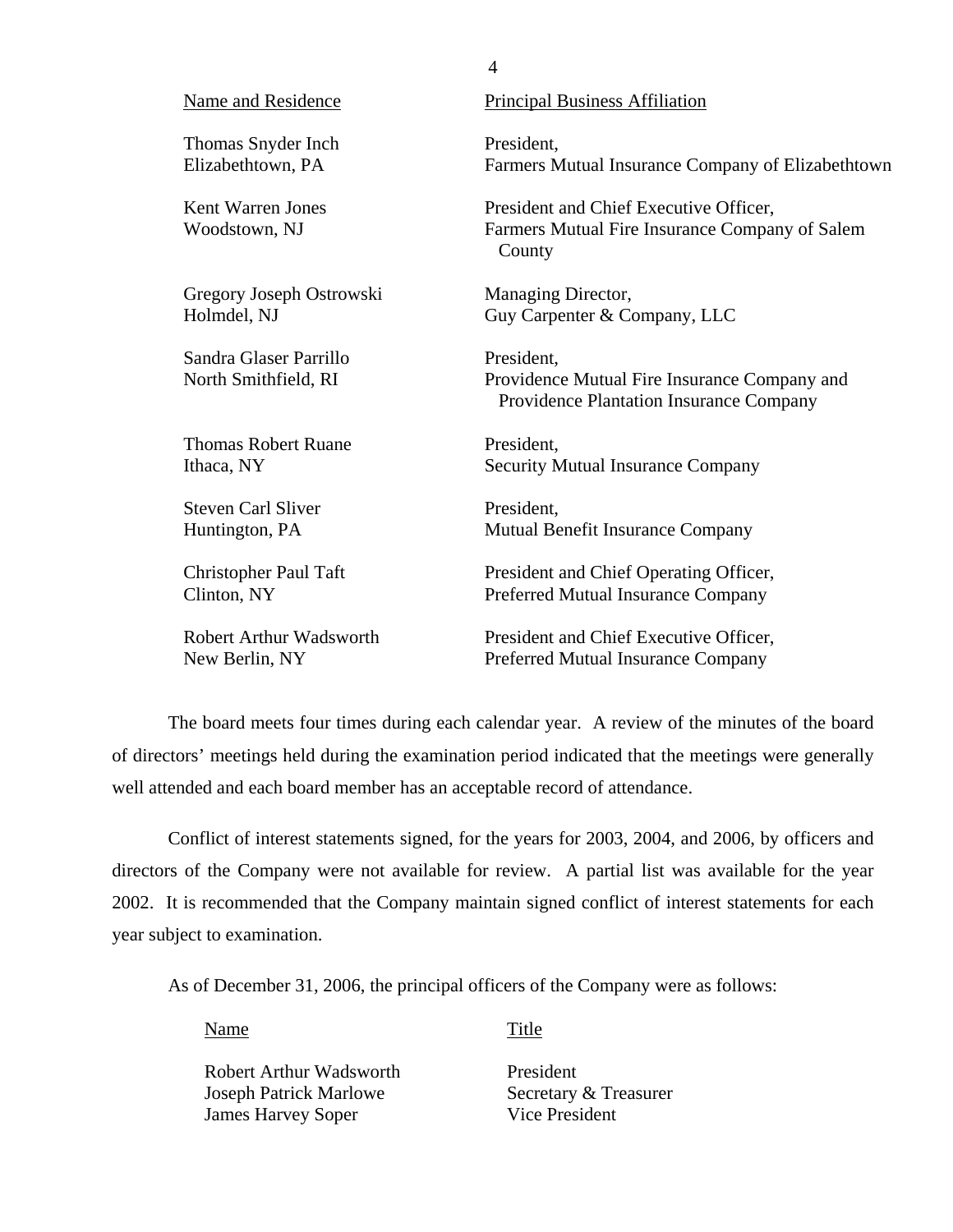### <span id="page-6-0"></span>B. Territory and Plan of Operation

As of December 31, 2006, the Company was licensed to write business in New York as well as the following five states: Indiana, Iowa, Ohio, Pennsylvania, and Wisconsin.

As of the examination date, the Company was authorized to transact the kinds of insurance as defined in the following numbered paragraphs of Section 1113(a) of the New York Insurance Law:

| Paragraph | Line of Business                               |
|-----------|------------------------------------------------|
| 4         | Fire                                           |
| 5         | Miscellaneous property damage                  |
| 6         | Water damage                                   |
| 7         | Burglary and theft                             |
| 8         | Glass                                          |
| 9         | Boiler and machinery                           |
| 10        | Elevator                                       |
| 11        | Animal                                         |
| 12        | Collision                                      |
| 13        | Personal injury liability                      |
| 14        | Property damage liability                      |
| 15        | Workers' compensation and employers' liability |
| 19        | Motor vehicle and aircraft physical damage     |
| 20        | Marine and inland marine                       |

Based on the lines of business for which the Company is licensed and the Company's current capital structure, and pursuant to the requirements of Articles 13 and 41 of the New York Insurance Law, the Company is required to maintain a minimum surplus to policyholders in the amount of \$6,200,000.

As a professional reinsurer, the Company did not write a significant amount of direct premiums. In 2006, the Company reported no direct premium written. The Company is currently in runoff.

The following schedule shows the direct premiums written by the Company both in total and in New York for the period under examination: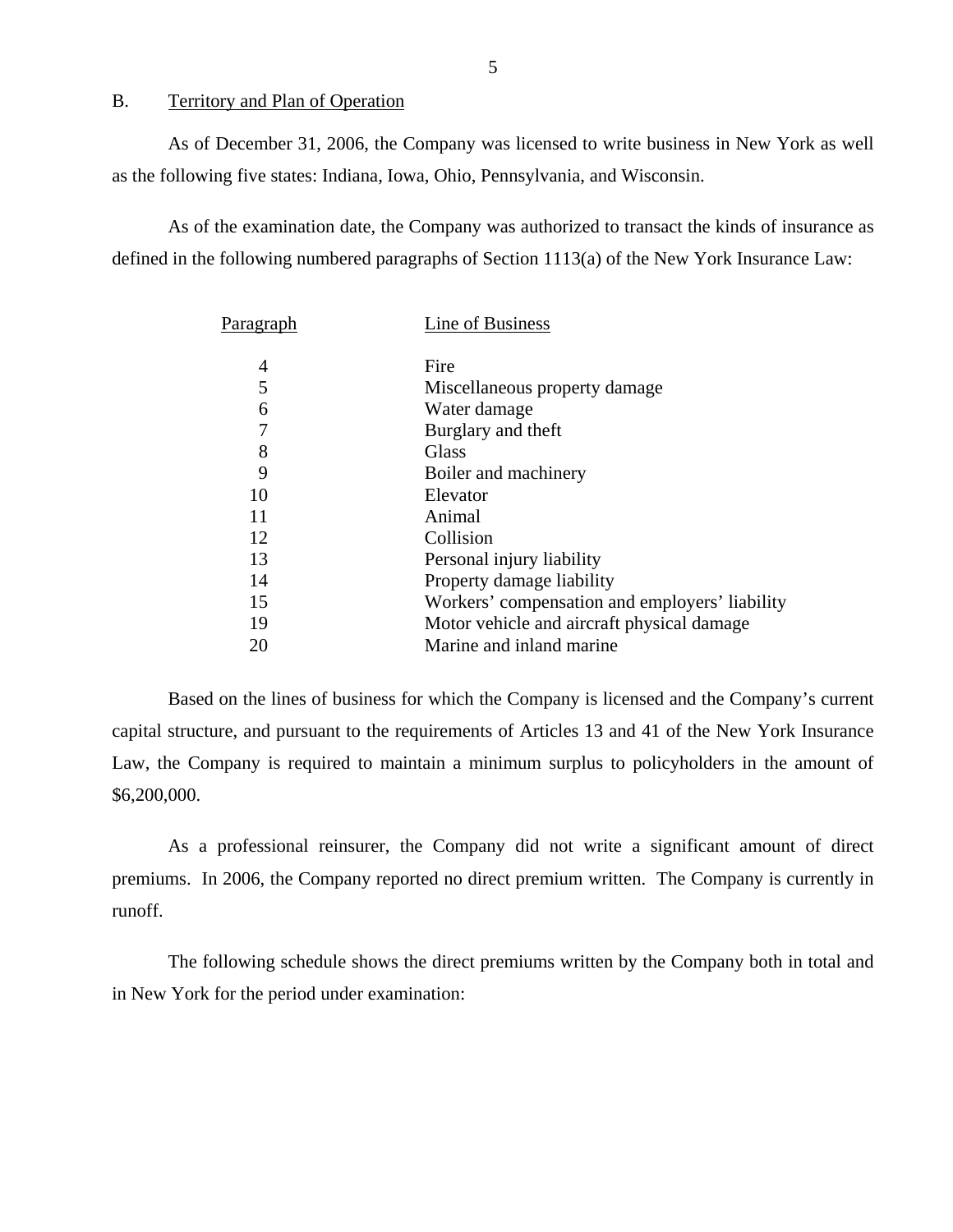#### DIRECT PREMIUMS WRITTEN

<span id="page-7-0"></span>

| Premiums Written in New York State as a                                                              |  |
|------------------------------------------------------------------------------------------------------|--|
| <b>Total United States</b><br>percentage of United States Premium<br>New York State<br>Calendar Year |  |
|                                                                                                      |  |
| \$168,989<br>2002<br>\$159,611<br>94.45%                                                             |  |
| \$96,802<br>\$96,802<br>100.00%<br>2003                                                              |  |
| \$46,448<br>\$46,448<br>100.00%<br>2004                                                              |  |
| \$15,858<br>\$15,858<br>100.00%<br>2005                                                              |  |
| 0.00%<br>2006<br>S<br>\$<br>$\theta$<br>$\theta$                                                     |  |

### C. Reinsurance

The Company did not report any assumed reinsurance at December 31, 2006. During the period covered by this examination, the Company's assumed reinsurance business has decreased since the last examination. The Company's assumed reinsurance program consisted mainly of property and casualty coverage assumed on a quota share and excess of loss basis, pursuant to the terms of facultative and treaty agreements with both authorized and unauthorized cedants. The Company utilizes reinsurance accounting as defined in the NAIC Accounting Practices and Procedures Manual, Statements of Statutory Accounting Principles ("SSAP") No. 62 for all of its assumed reinsurance business.

Effective January 4, 2000, the Company and its parent Company, Excess Reinsurance Company, participate in a pooling agreement under which the two companies participate based on the relative amounts of policyholders' surplus at the end of the previous year. The pooling percentages during the examination period were as follows:

|      | <b>Excess Reinsurance Company</b> | <b>Guilderland Reinsurance</b> |
|------|-----------------------------------|--------------------------------|
|      |                                   | Company                        |
| 2002 | 67%                               | 33%                            |
| 2003 | 64%                               | 36%                            |
| 2004 | 72%                               | 28%                            |
| 2005 | 63%                               | 37%                            |
| 2006 | 57%                               | 43%                            |

All lines and types of business are subject to the pooling agreement. The pooling agreement applies to all business after all reinsurance ceded to unaffiliated reinsurers. All premiums and expenses during a year, other than loss expenses and federal income taxes, are pooled based on the current year's pool participations. Losses and loss expenses are pooled based on the pool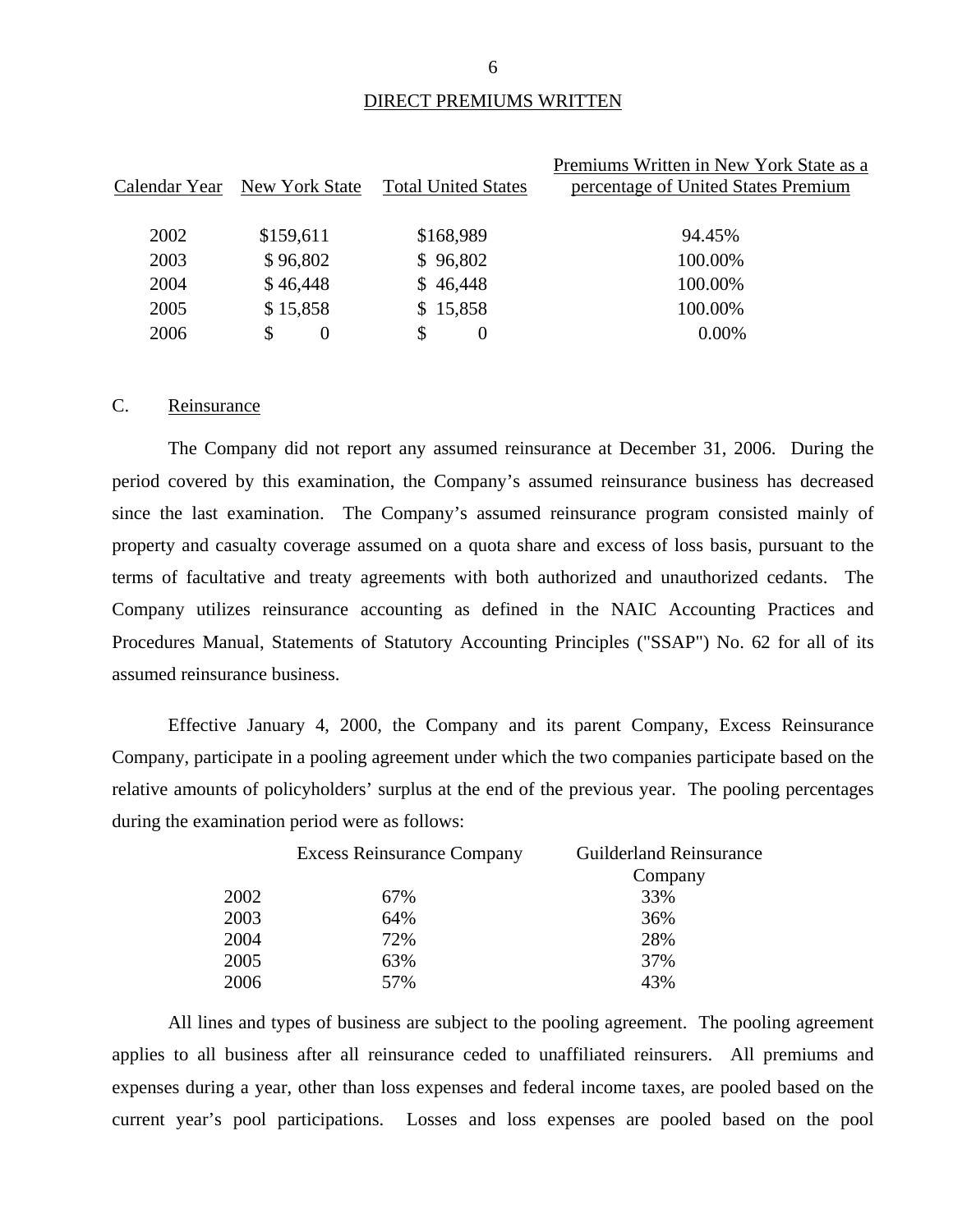participation applying during the year in which the losses and loss expenses occurred. Federal income taxes are not pooled. The agreement was filed with this Department pursuant to Section 1505 of New York Insurance Law.

The Company had three broad categories of business that it wrote. These were the broker assumed, the direct assumed and the direct umbrella.

The broker assumed business consisted of reinsurance assumed from many insurance companies that was produced by the Company's employees prior to 2000 and Guy Carpenter employees since the latter part of 1999. The broker assumed business is 100% reinsured by National Grange Mutual Insurance Company ("NGM").

The direct assumed business was reinsured in different ways. Losses occurring on or before June 30, 1998 are ultimately reinsured by NGM. For losses occurring subsequent to June 30, 1998, the vast majority of this business was ceded to the Regional Accounts Program ("RAP"), which was managed by Guy Carpenter and under which Erie Insurance Company was the 100% reinsurer through the end of 2002. There were a very few contracts that were specifically reinsured outside of the RAP. A few of these contracts were reinsured with Excess Reinsurance Company.

The direct umbrella business consisted of umbrella liability policies issued to insureds of client companies who could not buy the coverage through the client company because of statutory limitations. The direct umbrella business was ceded in two parts. The first million dollars of limit was 95% reinsured on a quota share basis. Limits in excess of one million dollars were reinsured on an excess of loss basis for 100% of up to \$4,000,000 in excess of the \$1,000,000 underlying policy limit. The line of business is other liability - occurrence.

Most contracts issued by the Company were done so on a multiple line basis including property and casualty. Premiums and losses under these contracts are allocated to Annual Statement line of business in accordance with Department Regulations.

Reinsurance agreements with affiliates were reviewed for compliance with Article 15 of the New York Insurance Law. The Company has never filed its intercompany quota share reinsurance agreement with Excess Reinsurance Company, with this Department prior to implementation. The filing of this agreement is required by the New York Insurance Law, Section 1505(d)(2), which provides as follows: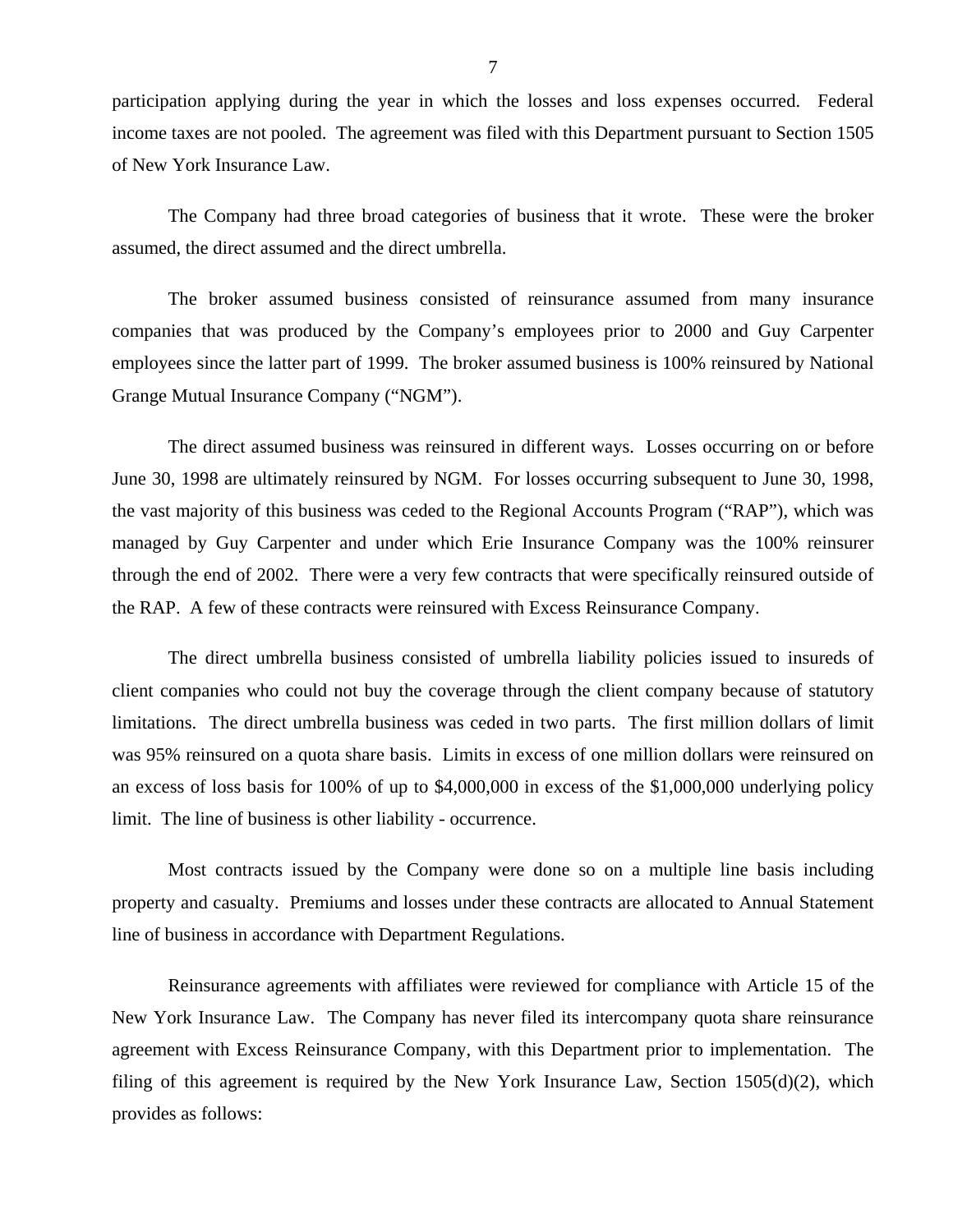<span id="page-9-0"></span>"(d) The following transactions between a domestic controlled insurer and any person in its holding company system may not be entered into unless the insurer has notified the superintendent in writing of its intention to enter into any such transaction at least thirty days prior thereto, or such shorter period as he may permit, and he has not disapproved it within such period:

(2) reinsurance treaties or agreements …"

It is recommended that the Company comply with Section 1505(d)(2) of the New York Insurance Law and immediately file its existing intercompany quota share reinsurance agreement for review. A similar recommendation was made on the prior report on examination.

It is the Company's policy to obtain the appropriate collateral for its cessions to unauthorized reinsurers. Letters of credit and trust accounts obtained by the Company to take credit for cessions to unauthorized reinsurers were reviewed for compliance with Department Regulations 133 and 114, respectively. No exceptions were noted.

A sample of ceded reinsurance agreements in effect as of the examination date were reviewed and found to contain the required clauses, including an insolvency clause meeting the requirements of Section 1308 of the New York Insurance Law.

Examination review of the Schedule F data reported by the Company in its filed annual statement was found to accurately reflect its reinsurance transactions. Additionally, management has represented that all material ceded reinsurance agreements transfer both underwriting and timing risk as set forth in SSAP No. 62. Representations were supported by an attestation from the Company's chief executive officer pursuant to Department Circular Letter No. 8 (2005). Additionally, examination review indicated that the Company was not a party to any finite reinsurance agreements. All ceded reinsurance agreements were accounted for utilizing reinsurance accounting as set forth in SSAP No. 62.

### D. Holding Company System

The Company is a wholly-owned subsidiary of Excess Reinsurance Company, a Delaware corporation.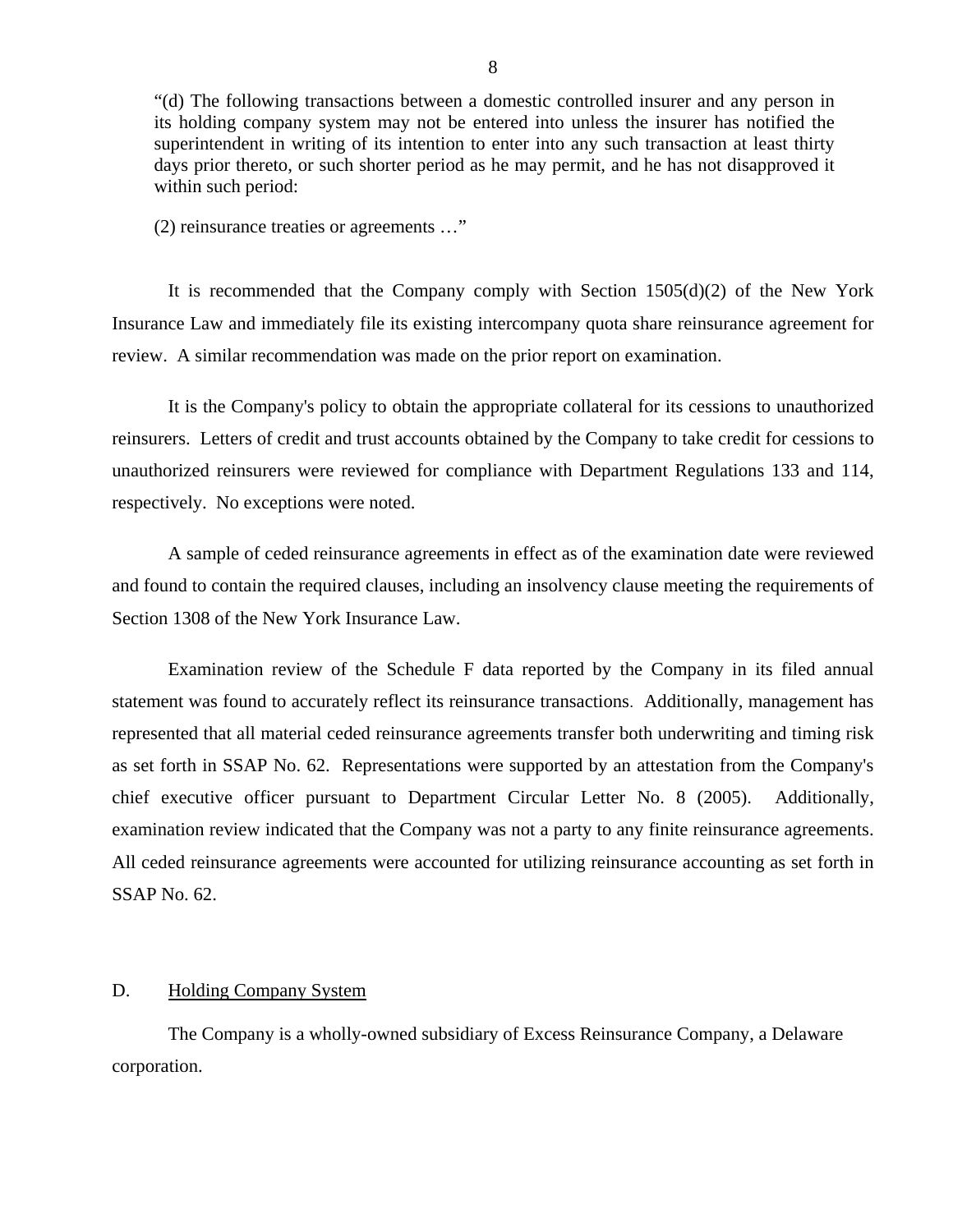A review of the holding company registration statements filed with this Department indicated that such filings were complete but were not filed in a timely manner. Pursuant to Part 80-1.4 of Department Regulation 52, all controlled insurers are required to file an annual holding company registration statement (Form HC1) within 120 days following the end of its ultimate holding company's fiscal year. It is recommended that the Company file its annual holding company registration statements in a timely manner pursuant to the provisions of Part 80-1.4 of Department Regulation 52. It is noted that a similar recommendation was included in the previous report on examination.

The following is a chart of the holding company system at December 31, 2006:



At December 31, 2006, the Company was party to the following agreements with other members of its holding company system:

#### Inter-company Pooling Agreement

Effective January 4, 2000, the Company and its parent Company, Excess Reinsurance Company, participate in a pooling agreement under which the two companies participate based on the relative amounts of policyholders' surplus at the end of the previous year as more fully explained in item C of this report.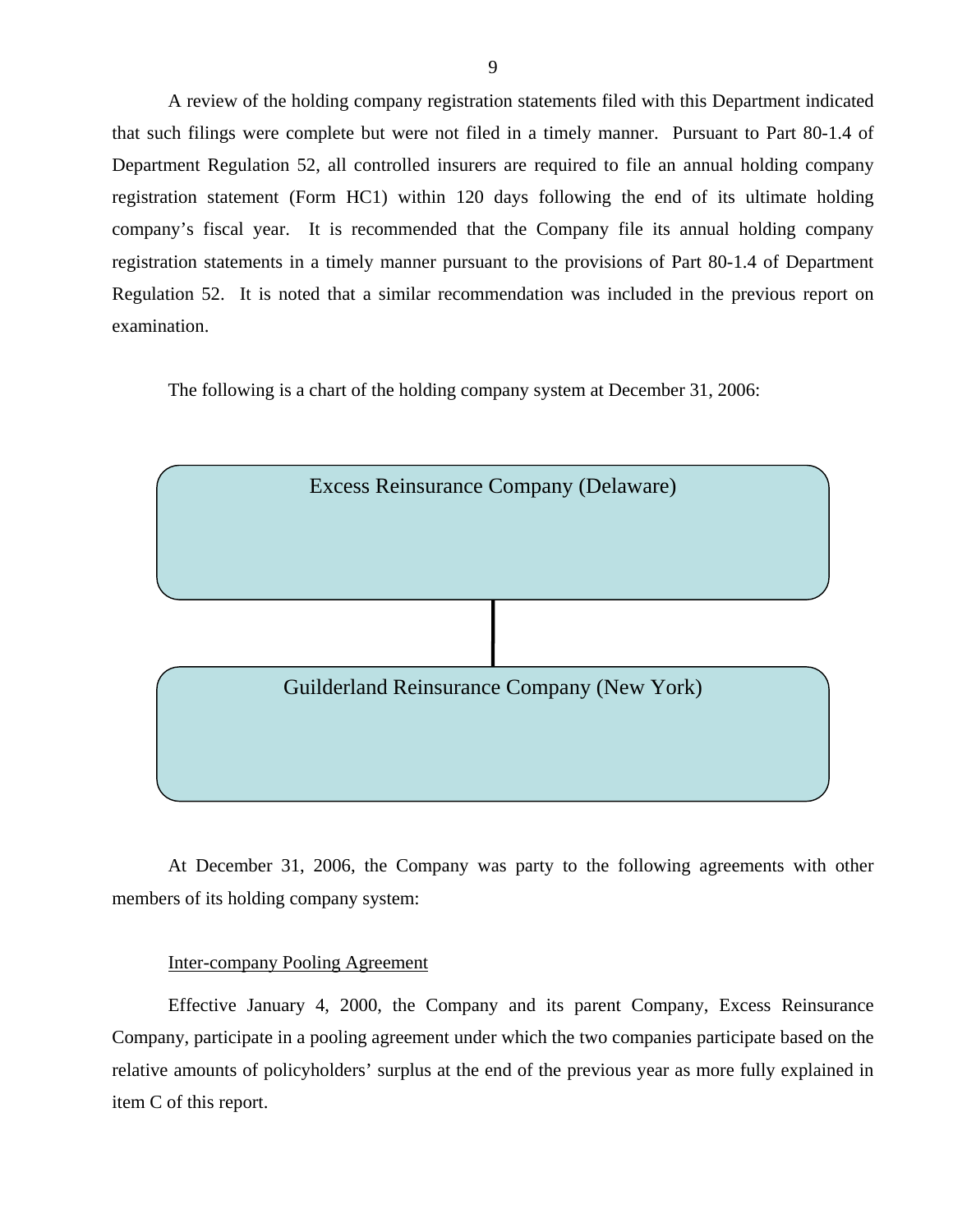<span id="page-11-0"></span>All lines and types of business are subject to the pooling agreement. The pooling agreement applies to all business after all reinsurance ceded to unaffiliated reinsurers. All premiums and expenses during a year, other than loss expenses and federal income taxes, are pooled based on the current year's pool participations. Losses and loss expenses are pooled based on the pool participation applying during the year in which the losses and loss expenses occurred. Federal income taxes are not pooled. The pooling agreement was filed with this Department pursuant to Section 1505 of New York Insurance Law.

#### Tax Allocation Agreement

At December 31, 2006, the Company was party to a tax allocation agreement with Excess Reinsurance Company. The agreement, which became effective January 1, 2000, provides for the calculation of Guilderland Reinsurance Company's tax liability on a separate company basis. In addition, the agreement provides that carryback net operating losses are to be handled on a separate company basis.

#### E. Significant Operating Ratios

The following ratios have been computed as of December 31, 2006, based upon the results of this examination:

| Net premiums written to surplus as regards policyholders                                  | $0\%$ |
|-------------------------------------------------------------------------------------------|-------|
| Liabilities to liquid assets (cash and invested assets less investments<br>in affiliates) | 12%   |
| Premiums in course of collection to surplus as regards policyholders                      | $0\%$ |

All of the above ratios fall within the benchmark ranges set forth in the Insurance Regulatory Information System of the National Association of Insurance Commissioners.

The underwriting ratios presented below are on an earned/incurred basis and encompass the five-year period covered by this examination: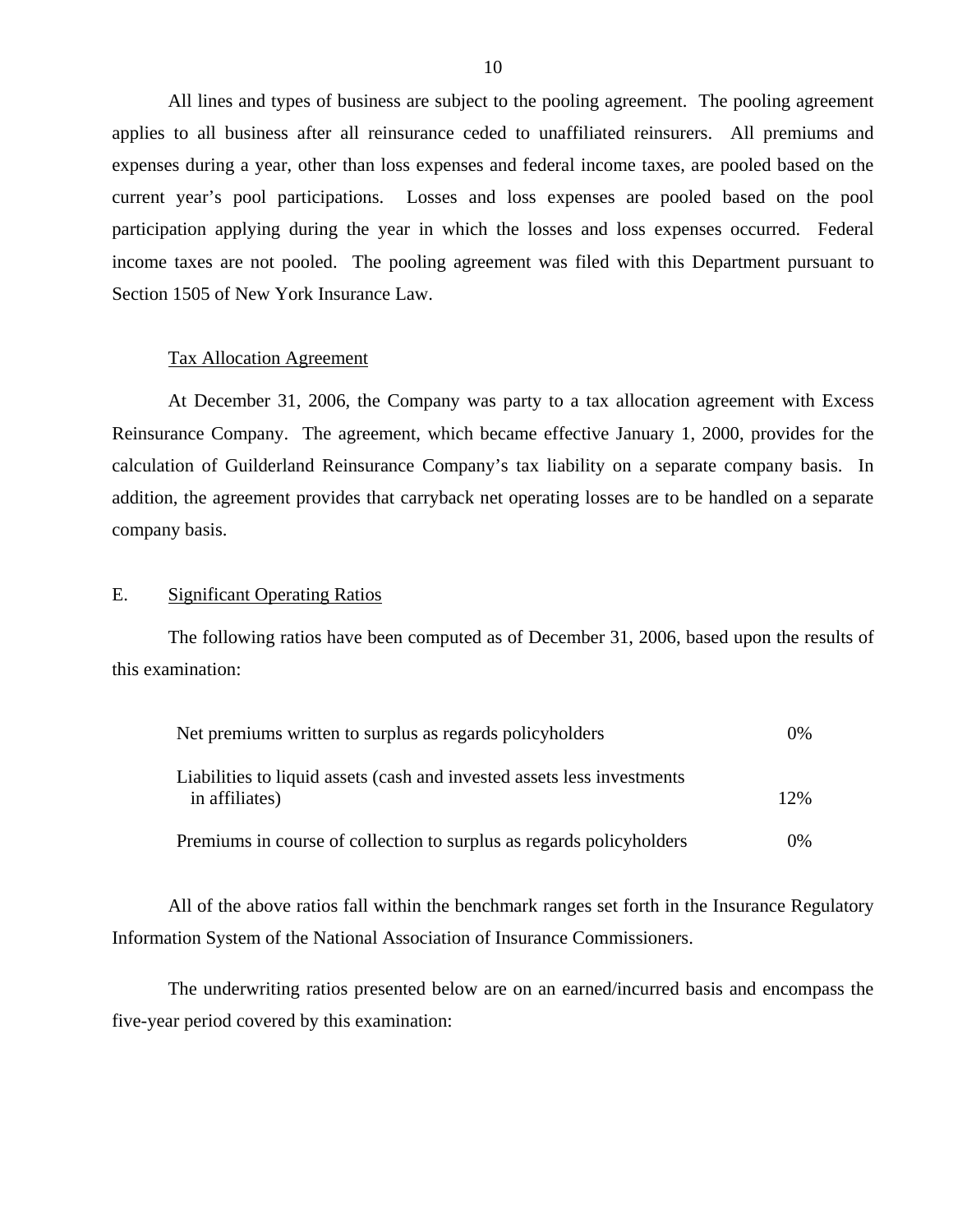|                                              | Amounts      | Ratios         |
|----------------------------------------------|--------------|----------------|
| Losses and loss adjustment expenses incurred | \$13,003,029 | 64%            |
| Other underwriting expenses incurred         | 6,811,589    | 33             |
| Net underwriting loss                        | 527,048      | $\overline{3}$ |
| Premiums earned                              | \$20,341,666 | LOO%           |
|                                              |              |                |

# F. Accounts and Records

i. Custody Agreement

The Company maintains a custodial agreement with Bank of New York. A review of this agreement revealed that the agreement lacked all of the safeguards and controls required by this Department and the NAIC's Financial Condition Examiners Handbook. It recommended that the Company amend its custodian agreement to incorporate the appropriate covenants in accordance with Part 1 Section IV J of the NAIC Financial Condition Examiners Handbook. A similar recommendation was made on the prior report on examination.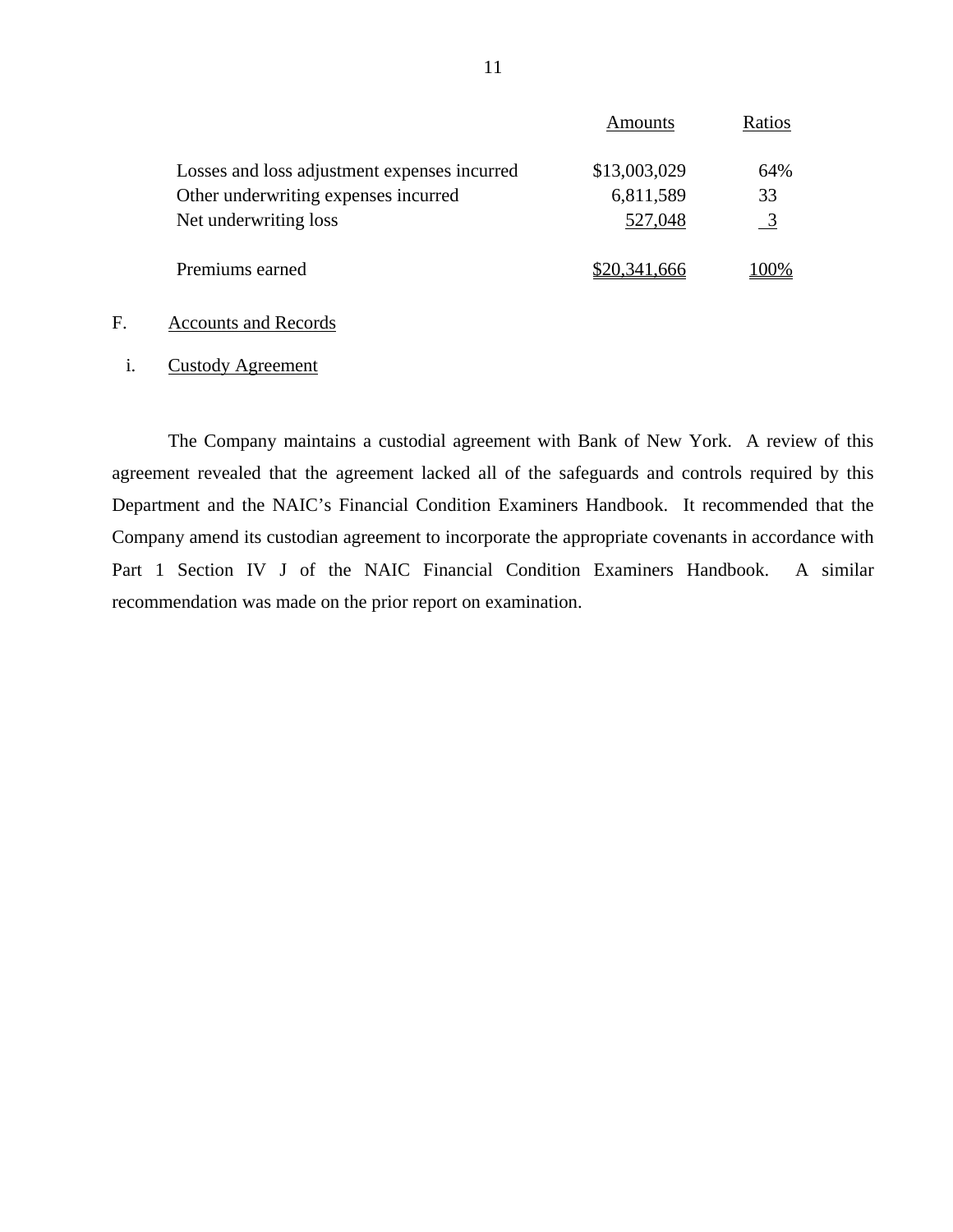# **3. FINANCIAL STATEMENTS**

### A Balance Sheet

The following shows the assets, liabilities and surplus as regards policyholders as of December 31, 2006 as determined by this examination and as reported by the Company:

|                                                                 |               | Examination                   |                               |
|-----------------------------------------------------------------|---------------|-------------------------------|-------------------------------|
| Assets                                                          | <b>Assets</b> | <b>Assets Not</b><br>Admitted | Net Admitted<br><b>Assets</b> |
| <b>Bonds</b>                                                    | \$10,031,008  | \$0                           | \$10,031,008                  |
| Common stocks                                                   | 1,652,584     | $\boldsymbol{0}$              | 1,652,584                     |
| Cash, cash equivalents and short-term investments               | 1,962,369     | $\boldsymbol{0}$              | 1,962,369                     |
| Investment income due and accrued                               | 98,020        | $\theta$                      | 98,020                        |
| Uncollected premiums and agents' balances in the course of      |               |                               |                               |
| Collection                                                      | (45, 189)     | $\boldsymbol{0}$              | (45, 189)                     |
| Amounts recoverable from reinsurers                             | 962,345       | $\boldsymbol{0}$              | 962,345                       |
| Receivables from parent, subsidiaries and affiliates            | 10,135        | $\overline{0}$                | 10,135                        |
| Total assets                                                    | \$14,671,272  | \$0                           | \$14,671,272                  |
| Liabilities, Surplus and Other Funds                            |               |                               |                               |
| Liabilities                                                     |               |                               |                               |
| Losses and loss adjustment expenses                             |               |                               | \$1,143,052                   |
| Reinsurance payable on paid losses and loss adjustment expenses |               |                               | 139,076                       |
| Other expenses (excluding taxes, licenses and fees)             |               |                               | 28,382                        |
| Current federal and foreign income taxes                        |               |                               | 55,701                        |
| Net deferred tax liability                                      |               |                               | 181,689                       |
| Unearned premiums                                               |               |                               | 170                           |
| Funds held by company under reinsurance treaties                |               |                               | 15,459                        |
| Amounts withheld or retained by company for account of others   |               |                               | 30,844                        |
| Provision for reinsurance                                       |               |                               | 64,832                        |
| <b>Total liabilities</b>                                        |               |                               | \$1,659,205                   |
| <b>Surplus and Other Funds</b>                                  |               |                               |                               |
| Common capital stock                                            |               | \$2,051,960                   |                               |
| Gross paid in and contributed surplus                           |               | 9,260,267                     |                               |
| Unassigned funds (surplus)                                      |               | 1,699,840                     |                               |
| Surplus as regards policyholders                                |               |                               | 13,012,067                    |
| Total liabilities, surplus and other funds                      |               |                               | \$14,671,272                  |

NOTE: The Internal Revenue Service has not yet begun to audit the consolidated tax returns covering tax years 2002 through 2006. The examiner is unaware of any potential exposure of the Company to any tax assessment and no liability has been established herein relative to such contingency.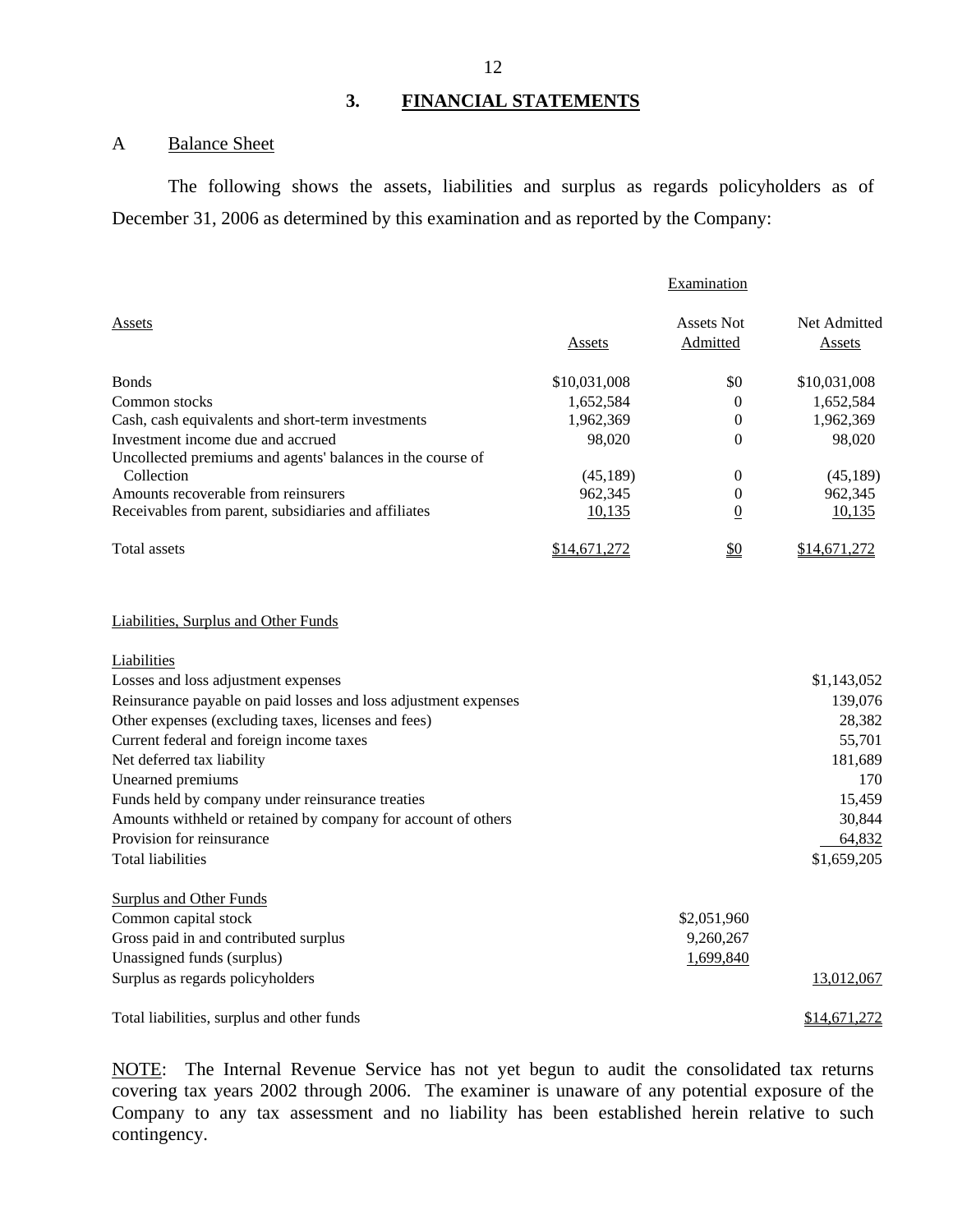# B. Underwriting and Investment Exhibit

Surplus as regards policyholders increased \$2,324,053 during the five-year examination period January 1, 2002 through December 31, 2006, detailed as follows:

| <b>Underwriting Income</b>                                                                 |               |              |
|--------------------------------------------------------------------------------------------|---------------|--------------|
| Premiums earned                                                                            |               | \$20,341,666 |
| Deductions:                                                                                |               |              |
| Losses incurred                                                                            | \$12,428,004  |              |
| Loss adjustment expenses incurred                                                          | 575,025       |              |
| Other underwriting expenses incurred                                                       | 6,811,589     |              |
| Total underwriting deductions                                                              |               | 19,814,618   |
| Net underwriting gain or (loss)                                                            |               | \$527,048    |
| <b>Investment Income</b>                                                                   |               |              |
| Net investment income earned                                                               | \$2,334,710   |              |
| Net realized capital gain                                                                  | (410,057)     |              |
| Net investment gain or (loss)                                                              |               | 1,924,653    |
| Other Income                                                                               |               |              |
| Aggregate write-ins for miscellaneous income                                               | 186,940<br>S. |              |
| Total other income                                                                         |               | 186,940      |
| Net income after dividends to policyholders but before federal<br>and foreign income taxes |               | \$2,638,641  |
| Federal and foreign income taxes incurred                                                  |               | 1,016,691    |
| Net income                                                                                 |               | \$1,621,950  |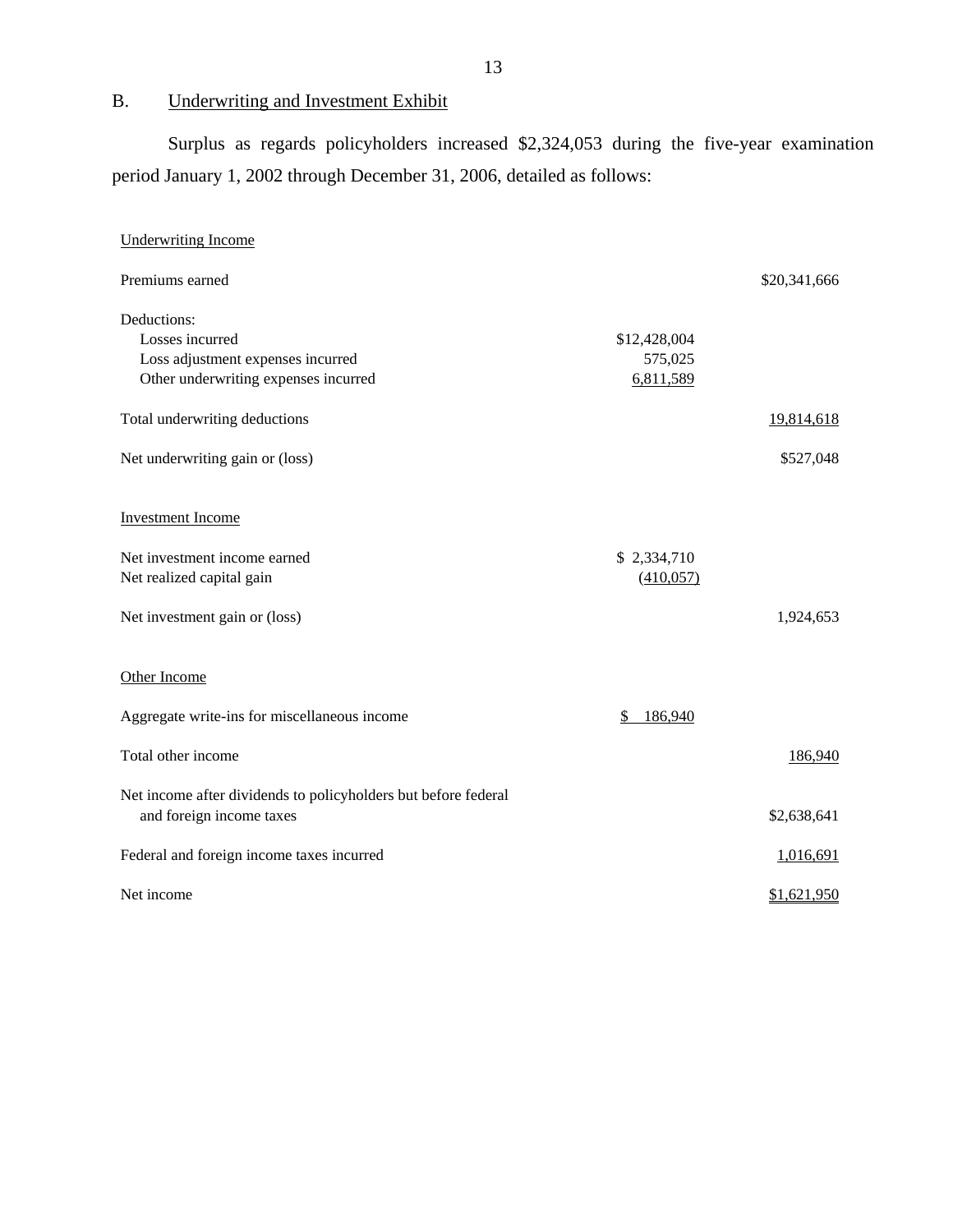#### C. Capital and Surplus Account

Surplus as regards policyholders per report on examination as of December 31, 2001 \$10,688,014

|                                                | Gains in<br>Surplus | Losses in<br>Surplus |              |
|------------------------------------------------|---------------------|----------------------|--------------|
| Net income                                     | \$1,621,950         |                      |              |
| Net unrealized capital gains or (losses)       | 834,153             |                      |              |
| Change in net deferred income tax              |                     | \$67,219             |              |
| Change in provision for reinsurance            |                     | 64,831               |              |
| Total gains and losses                         | \$2,456,103         | \$132,050            |              |
| Net increase (decrease) in surplus             |                     |                      | 2,324,053    |
| Surplus as regards policyholders per report on |                     |                      |              |
| examination as of December 31, 2006            |                     |                      | \$13,012,067 |

#### **4. LOSSES AND LOSS ADJUSTMENT EXPENSES**

The examination liability for the captioned items of \$1,143,052 is the same as reported by the Company as of December 31, 2006. The examination analysis was conducted in accordance with generally accepted actuarial principles and practices and was based on statistical information contained in the Companies internal records and in its filed annual statements.

#### **5. MARKET CONDUCT ACTIVITIES**

The Company has been in run-off since 2003. A market conduct review was not performed during this examination.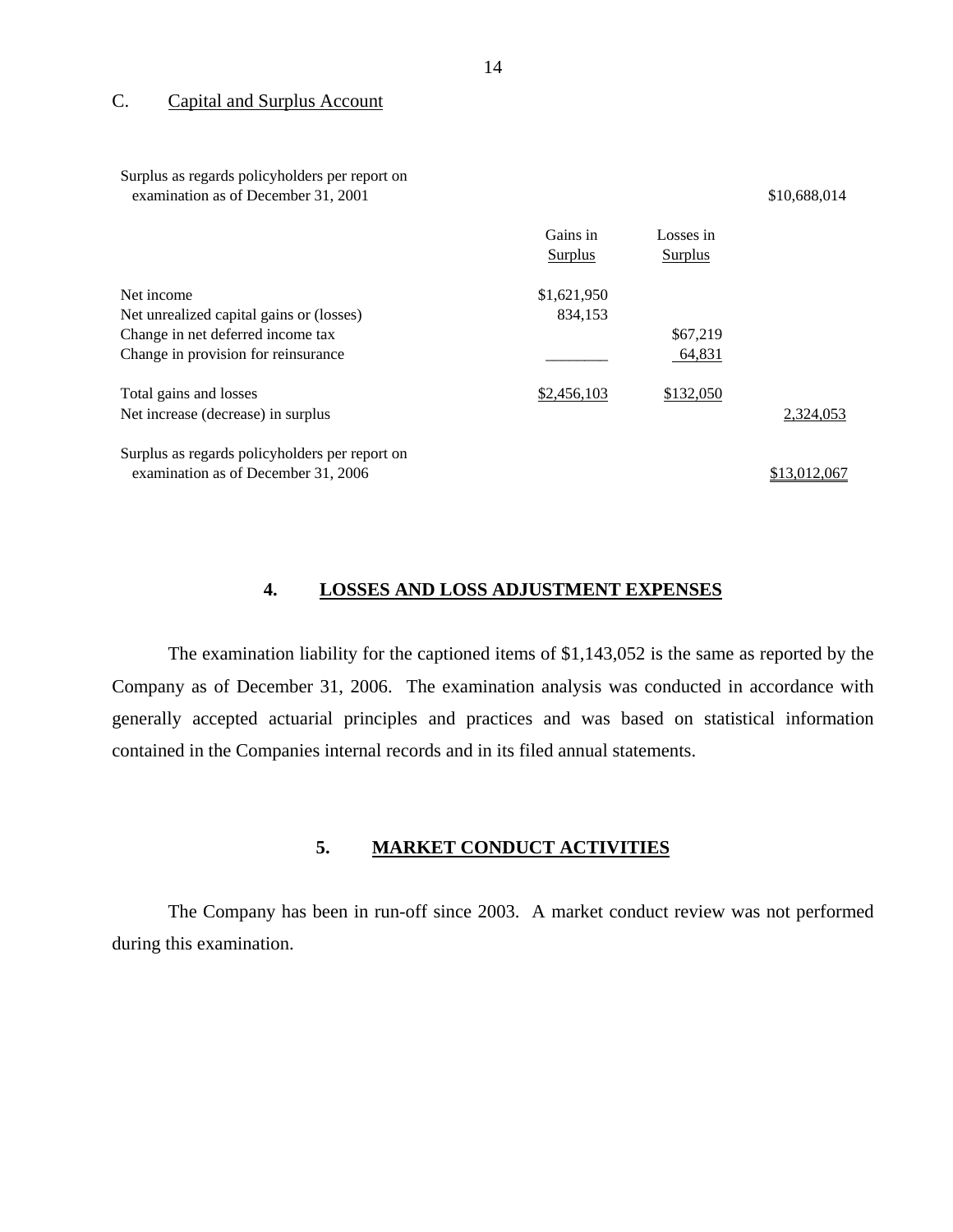## **6. COMPLIANCE WITH PRIOR REPORT ON EXAMINATION**

<span id="page-16-0"></span>The prior report on examination contained thirteen recommendations as follows (page numbers refer to the prior report):

# ITEM PAGE NO.

# A. Reinsurance

i. It is recommended that the Company comply with Section  $1505(d)(2)$  of the New York Insurance Law and immediately file its existing intercompany pooling agreement and intercompany quota share reinsurance agreement for review. 12

The Company filed its intercompany pooling agreement with the Department but did not file its intercompany quota share reinsurance agreement for review. A similar comment is made in this report.

ii. It is further recommended that the Company file all future intercompany reinsurance agreements as/when required by the New York Insurance Law. 12

The Company has complied with this recommendation.

iii. It is recommended that the Company comply with the terms of its intercompany pooling agreement with Excess Reinsurance Company by settling its accounts on an annual basis no later than 30 days subsequent to the end of the calendar year. 13

The Company has complied with this recommendation.

iv. It is recommended that the Company comply with the NAIC Annual Statement Instructions with regards to Schedule F- Parts 3 & 5. 13

The Company has complied with this recommendation.

# B. Holding Company System

i. It is recommended that the Company comply with the Department Regulation 52, Subpart 80-1.2 and file Form HC-1 on an annual basis no later than 120 days subsequent to the Company's fiscal year-end. 14

The Company has not complied fully with this recommendation. A similar comment is made in this report.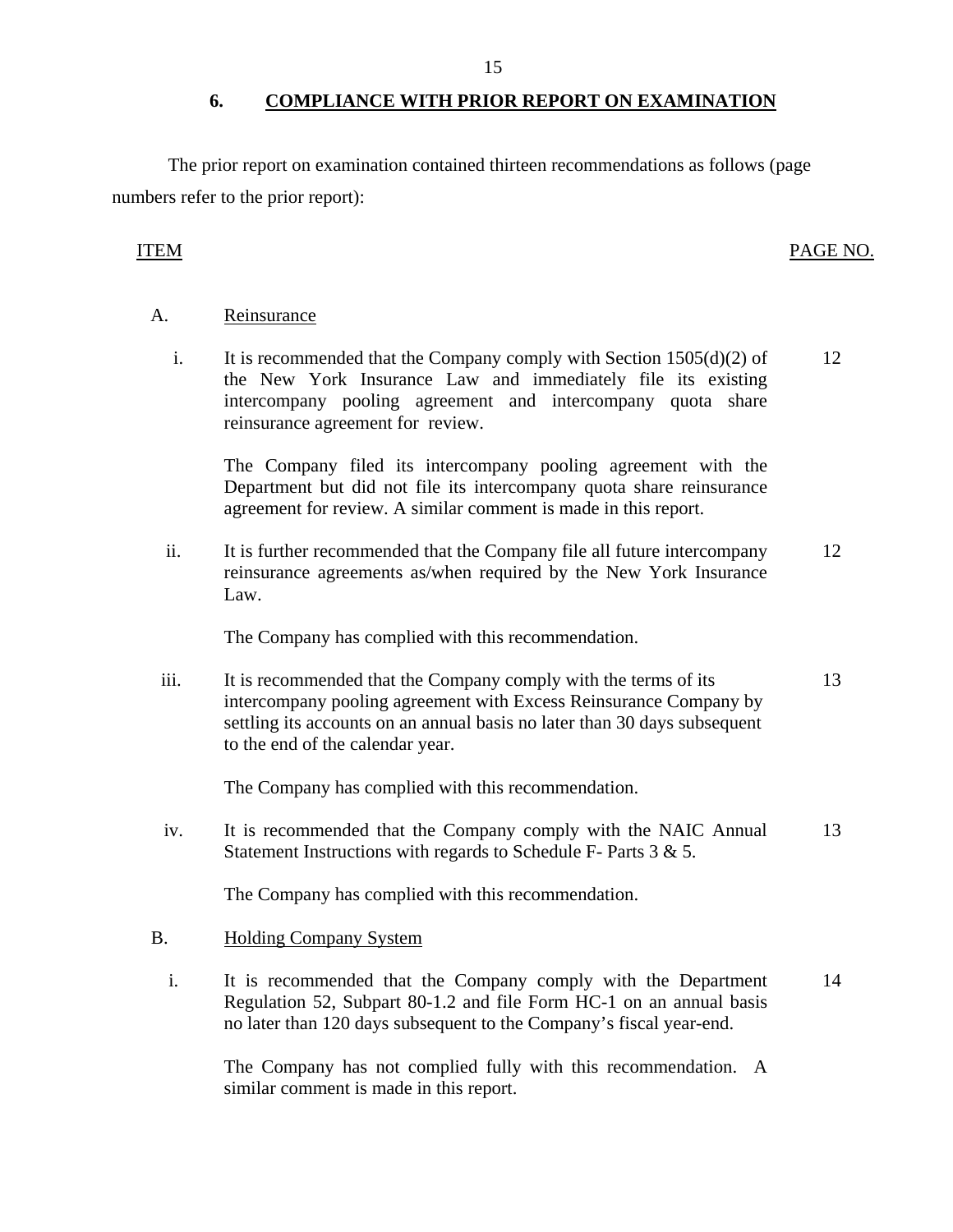| ITEM |                                                                                                                                                                                                                                                                                                      | <u>PAGE NO.</u> |
|------|------------------------------------------------------------------------------------------------------------------------------------------------------------------------------------------------------------------------------------------------------------------------------------------------------|-----------------|
| ii.  | It is recommended that the Company comply with the NAIC Annual<br>Statement Instructions and include<br>all material intercompany<br>transactions in Schedule Y- Part 2 on all future annual statements.                                                                                             | 14              |
|      | The Company has complied with this recommendation.                                                                                                                                                                                                                                                   |                 |
| iii. | It is recommended that the Company file its existing intercompany tax<br>allocation agreement with the Department for its review pursuant to the<br>requirements of Department Circular Letter No. 33 (1979).                                                                                        | 15              |
|      | The Company has complied with this recommendation.                                                                                                                                                                                                                                                   |                 |
| iv.  | It is recommended that the Company immediately reduce to writing, the<br>cost sharing arrangement that exists between itself and its parent<br>company, Excess Reinsurance Company.                                                                                                                  | 15              |
|      | The Company has complied with this recommendation.                                                                                                                                                                                                                                                   |                 |
| C.   | <b>Accounts and Records</b>                                                                                                                                                                                                                                                                          |                 |
| i.   | It is recommended that the Company obtain accounting software for the<br>preparation and maintenance of the Company's financial statements.                                                                                                                                                          | 16              |
|      | This recommendation is no longer applicable as the Company has been<br>in run-off since 2003 and its sale is pending.                                                                                                                                                                                |                 |
| ii.  | It is recommended that the Company comply with the New York<br>Insurance Law, Section 1409 by maintaining no securities in any one<br>institution that exceed ten percent of the Company's admitted assets. As<br>of December 31, 2002, the Company had divested itself of the excess<br>investment. | 17              |
|      | The Company has complied with this recommendation.                                                                                                                                                                                                                                                   |                 |
| iii. | It is recommended that the Company obtain, maintain and reconcile<br>supporting documentation that substantiates all assets and liability items<br>reported in its financial statements.                                                                                                             | 17              |
|      | The Company has complied with this recommendation.                                                                                                                                                                                                                                                   |                 |
| iv.  | It is recommended that the custody agreement with Fleet Bank be<br>amended to include the NAIC Indemnification Clause.                                                                                                                                                                               | 18              |
|      | The Company has not complied with this recommendation. A similar<br>comment is made in this report.                                                                                                                                                                                                  |                 |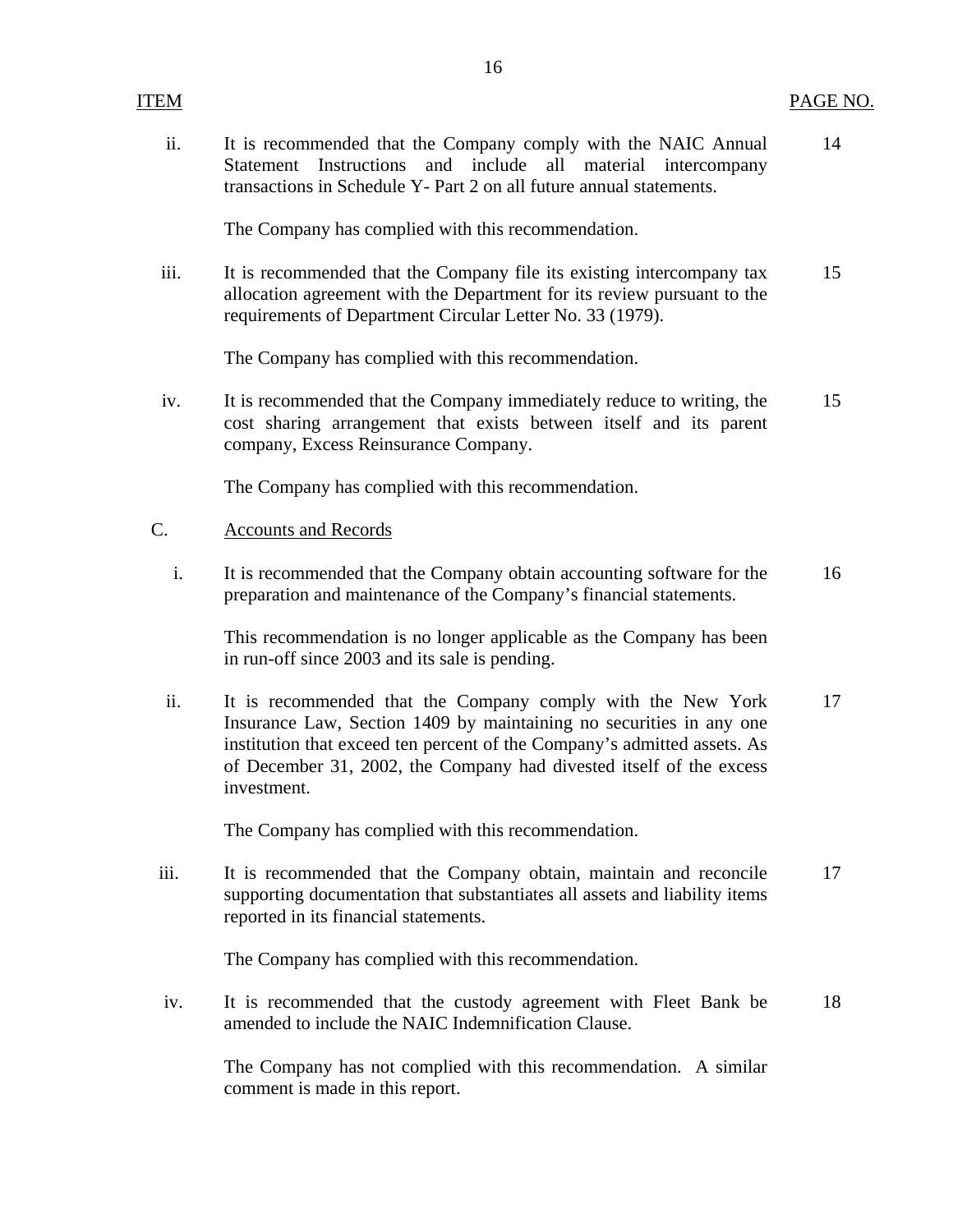## <span id="page-18-0"></span>D. **Abandoned Property Law**

It is recommended that the Company file its abandoned property reports 19 on a timely basis pursuant to the provisions of Section 1316 of the New York State Abandoned Property Law.

The Company has complied with this recommendation.

# **7. SUMMARY OF COMMENTS AND RECOMMENDATIONS**

# ITEM PAGE NO.

## A. Management

i. It is recommended that the Company maintain signed conflict of interest 4 statements at its home office for each year subject to examination.

# B. Reinsurance

i. It is recommended that the Company comply with Section  $1505(d)(2)$  of 8 the New York Insurance Law and immediately file its existing intercompany quota share reinsurance agreement for review. A similar recommendation was made on the prior report on examination.

## C. Holding Company System

i. It is recommended that the Company file its annual holding company 9 registration statements in a timely manner pursuant to the provisions of Part 80-1.4 of Department Regulation 52. It is noted that a similar recommendation was included in the previous report on examination.

## D. Custody Agreement

i. It recommended that the Company amend its custodian agreement to 11 incorporate the appropriate covenants in accordance with Part 1 Section IV J of the NAIC Financial Condition Examiners Handbook. A similar recommendation was made on the prior report on examination.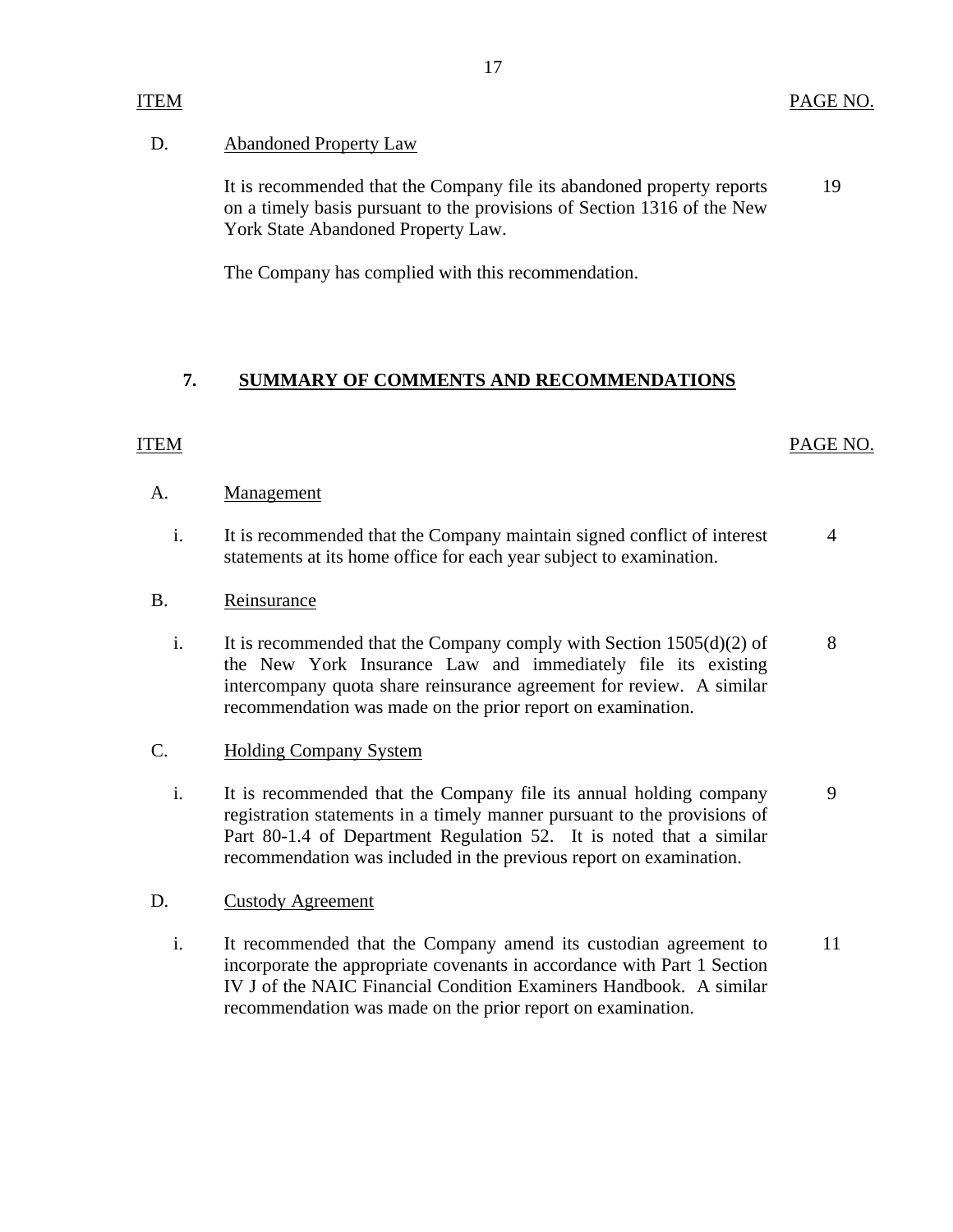Respectfully submitted,

 /S/ Sheik H. Mohamed, CFE, CPCU Senior Insurance Examiner

# STATE OF NEW YORK )  $)$ SS:  $\mathcal{L}$ COUNTY OF NEW YORK )

SHEIK H. MOHAMED, being duly sworn, deposes and says that the foregoing report, subscribed by him, is true to the best of his knowledge and belief.

> $\sqrt{S/2}$ Sheik H. Mohamed

Subscribed and sworn to before me

this  $\qquad \qquad \text{day of} \qquad \qquad 2008.$